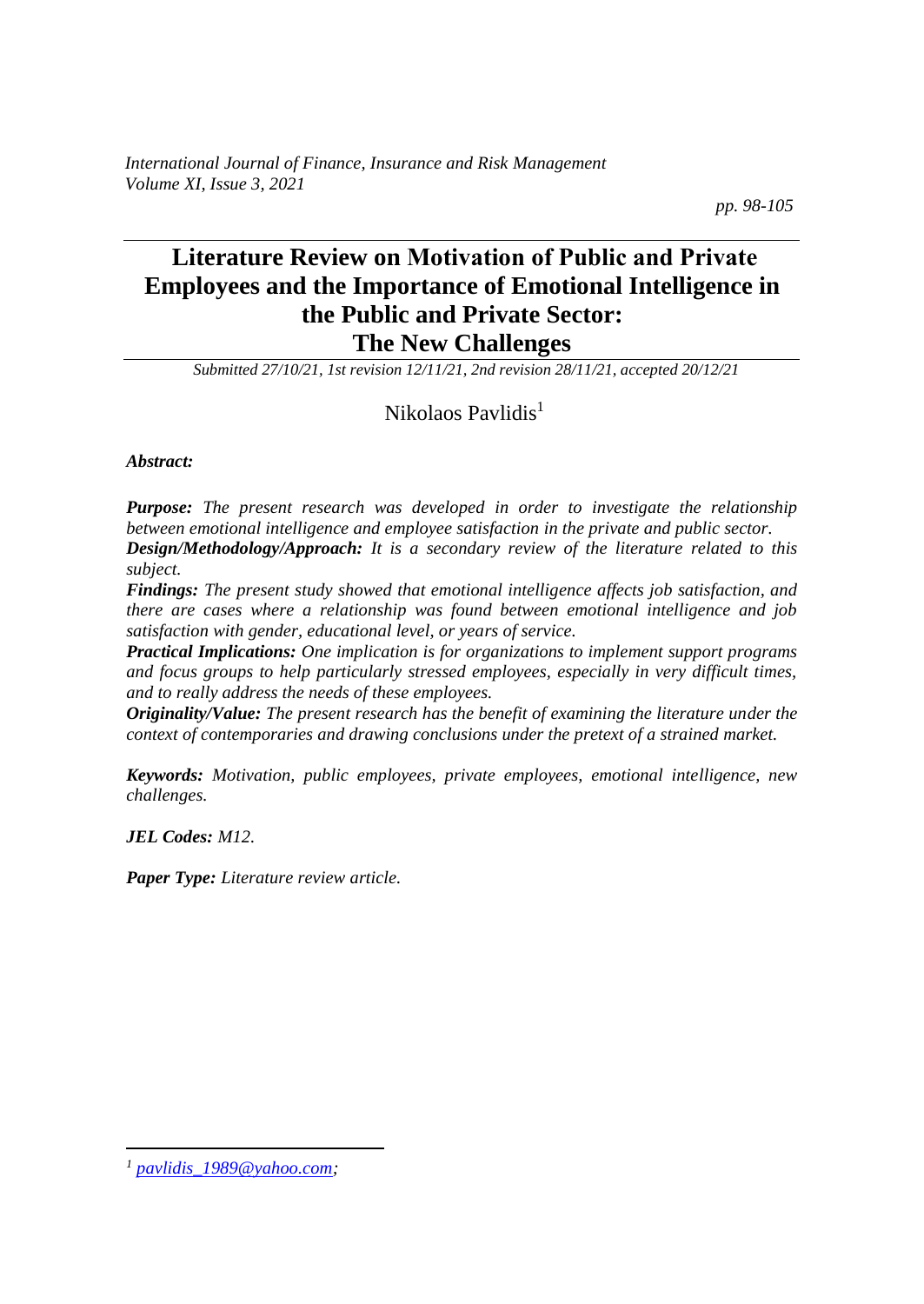#### **1. Introduction**

Since the 1990s, with the wide spread of the concept of emotional intelligence, there has been a growing interest in the impact of emotional intelligence on the performance of organizations and employees, job satisfaction, dedication, and the development of effective leaders and organizations. Emotional intelligence is defined as the ability of a person to monitor and discern the emotions of himself and others as well as to use the information to guide actions and thoughts.

In the workplace, emotional intelligence is important as the ability to understand oneself and one's colleagues emotionally enhance the social skills needed to succeed in a professional environment. Employees with high emotional intelligence are more likely to be more satisfied with their job, as they are more experienced in valuing and regulating their emotions than employees with low emotional intelligence. An emotionally intelligent leader inspires his subordinates, motivates them, and stimulates their mental faculties. Leaders with higher emotional intelligence are characterized by empathy and interest in others not only as employees but as people.

In this context, the present research was developed whose purpose is to investigate the relationship between emotional intelligence and employee satisfaction with their work.

#### **2. Literature Review**

Naff and Crum (1999) in a survey of 10,000 civil servants in the United States found that women have a greater need for motivation based on polite behavior and understanding than men and that education plays an important role. of each employee. It was observed that civil servants who were graduates of higher education institutions had a higher degree of motivation than graduates of Secondary Education.

Another important research (Houston, 2000 as reported in Camilleri, 2007), argues that the object of interest in work is the first hierarchical motivating factor for both private and civil servants. But then the second incentive in a row for private employees is the salary they receive while for civil servants the opportunity for promotion. In addition, civil servants place more emphasis on the security offered by their work, while external rewards take fourth place.

Also, according to Camilleri's (2007) survey of 3,400 civil servants in Malta, employees' perceptions of their organization, their relationship with their leadership, and their job characteristics are positively correlated with their motivation. On the contrary, conflicts in their work environment and the ambiguity of the goals they set hurt motivating civil servants. Conflicts in the public sector are less than in the private sector.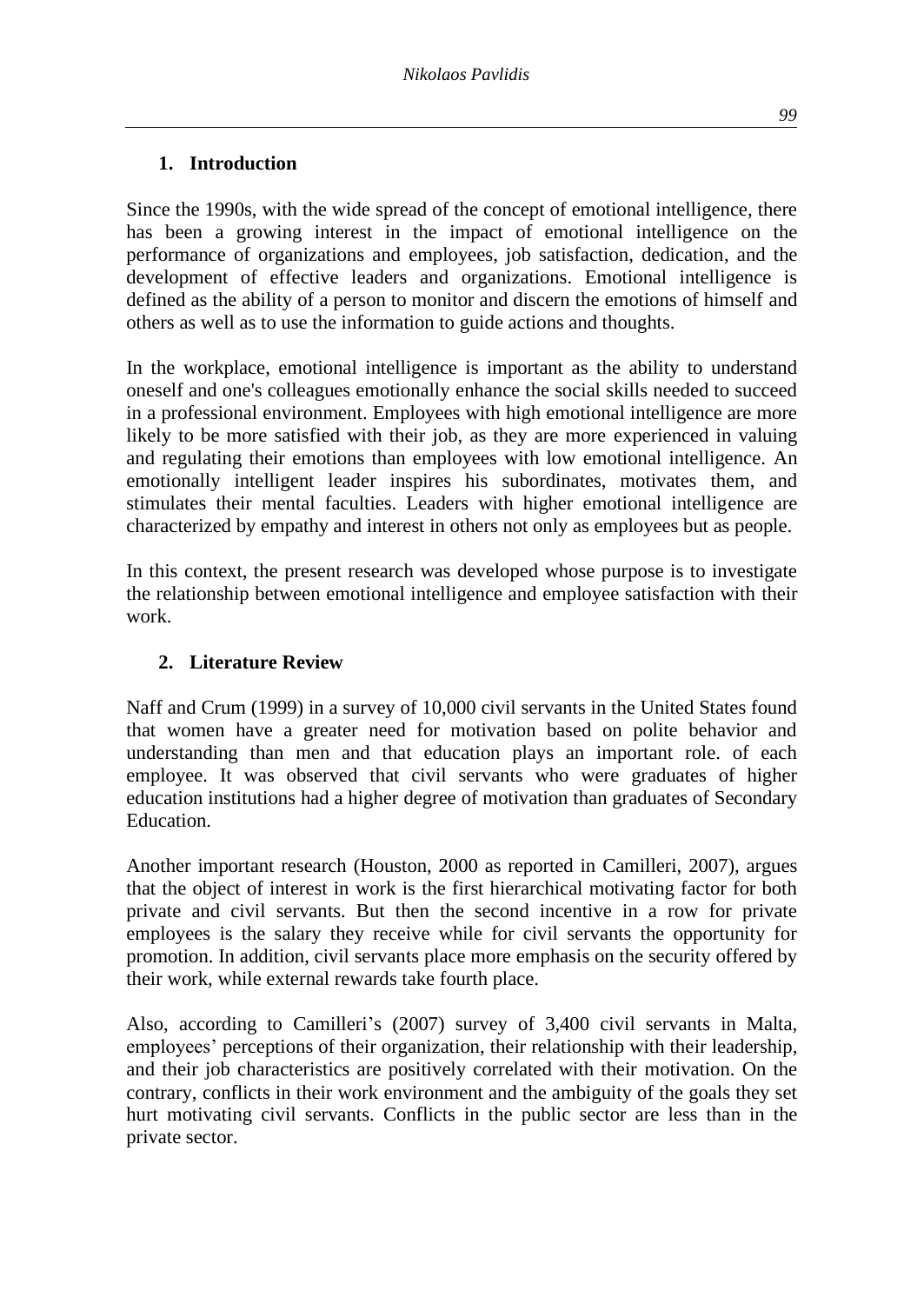In addition, a recent study by Moynihan and Pandey (2007) argues that bureaucracy reduces motivation in the public sector. Also, years of service were found to be negatively related to motivation while age and income seem to have nothing to do with women being attracted to incentives related to their involvement in policymaking.

In general, the literature shows that the social characteristics of the employee such as education, vocational training, religion, etc. as well as his special abilities and skills, provide a mix of results that isn't always predictable.

In another study, Zampetakis and Moustakis (2007) studied business behavior in the Public Sector, a set of activities and practices by which individuals from different levels of organizations create and use innovative resource combinations to identify and seize opportunities. The results of the research showed that the business behavior of employees in the Public Sector is positively correlated with the ability of employees to manage important information and take initiatives in the performance of their duties. In other words, the more the ability of employees to take initiatives and manage important information increases, the more their business behavior increases and vice versa.

In another study, Manolopoulos (2008a) evaluates the motivation of employees in the wider Public Sector in Greece. The results of the research reveal the dominance of external rewards such as fair pay and job security, in empowering and encouraging employees to increase their performance in the wider Greek Public Sector. According to the research, its results support previous studies (Sherman and Smith, 1984 as reported in Manolopoulos, 2008a) which showed that when the structure of an organization is characterized by high levels of centralization and standardization (which are considered as structural features of public bodies), the result is a reduction in the use of internal incentives.

A recent study by Manolopoulos (2008b) had similar findings. The results of the research suggest that the performance of employees in the Public Sector can be enhanced by providing a mixture of external and internal incentives. Thus, while external incentives such as job security, financial incentives, and transparency in the promotion system seem to be the most important factors in increasing the performance of civil servants, there are also internal incentives such as job opportunities and the need for creative work are becoming increasingly important in motivating civil servants to work.

Bellou's (2009) research, conducted in three public hospitals in a large Greek city, showed that the "identification" of an employee with the Organization, in which he/she works, is positively correlated with his/her job satisfaction. In other words, as his/her job satisfaction increases, so does the employee's identification with his/her employer and vice versa. The research concludes that in the case of the Greek Public Sector, the government should realize that, if the Public Organizations do not allow

*100*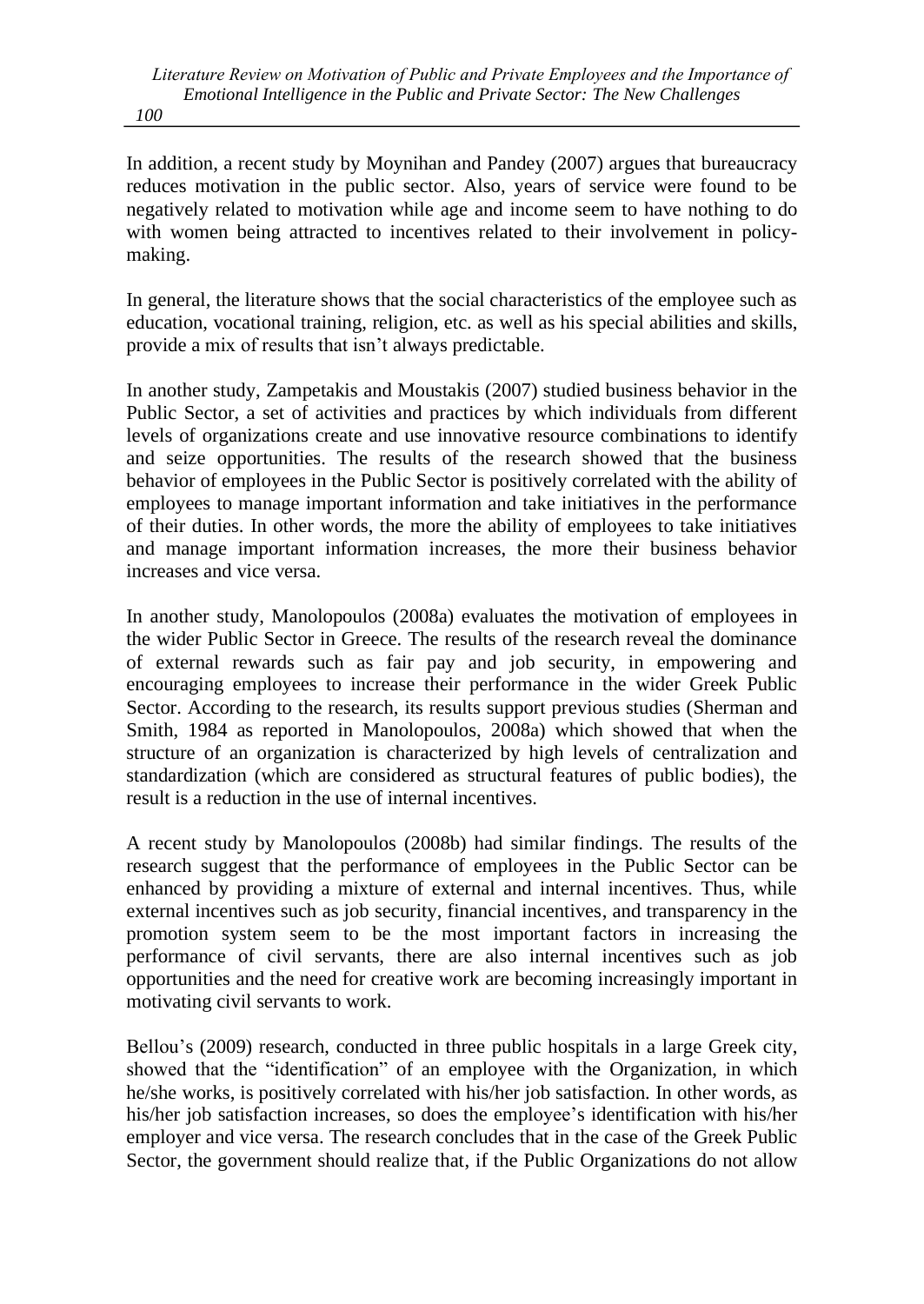achieving goals in their human resources, to increase their job satisfaction and further their devotion to the Organization, will not be able to achieve maximum performance. In other words, there must be a match between the need to achieve the goals of human resources and the achievement of the goals of the Organizations.

Through the research of Papamichalakis (2012), it was found the degree of motivation from the external and internal rewards that the interviewed civil servants receive in their work. The rewards that significantly satisfy and motivate research participants are relationships and collaboration with colleagues, relationships and collaboration with the boss, job security and safety, job interest, work environment, responsibility, and freedom of initiative.

In general, most researches on the subject reveal the preference of civil servants for internal motivation, with the predominant motive being satisfaction resulting from the execution of a job that is interesting and important for society as a whole. But it should be noted, as Houston (2000) argues in his research, that public and private employees are probably not motivated by different factors but simply adapt their desires to the reality they experience through their work.

In general, in a system distinguished from inputs that need to be converted into outputs, such as in a private enterprise, efficiency is the key, this means the maximum possible output level for the given inputs. In the public body, the primary goal is equality and justice in the distribution of services to citizens.

The separation of private and public in most countries of the world is usually done at the institutional level, through special regulations within the framework of the Constitution. The results of the research presented, in particular, highlight the importance of internal incentives in motivating civil servants. Internal rewards, such as taking responsibility, decision-making, creative work, and achieving important goals, are becoming increasingly important in motivating civil servants to work.

Anything that is not included in the definition of the public sector is part of the private or market economy. The size relationship of the two sectors also varies considerably between countries, depending on their stage of economic development, their culture, and the prevailing political situation (Lane, 2001).

"Labor rules are changing. We are judged by new criteria: it does not only matter how smart we are or the education and experience we have, but also the way we treat ourselves and others. This criterion is increasingly applied in the selection process of who will be hired and who will not, who will keep his position and who will not, who will remain stagnant and who will be promoted. The new rules stipulate who is more likely to reach the top and who is more likely to be derailed along the way.

These are rules that have little to do with what we were taught at school, at the university. The new criterion takes it for granted that we are intelligent and well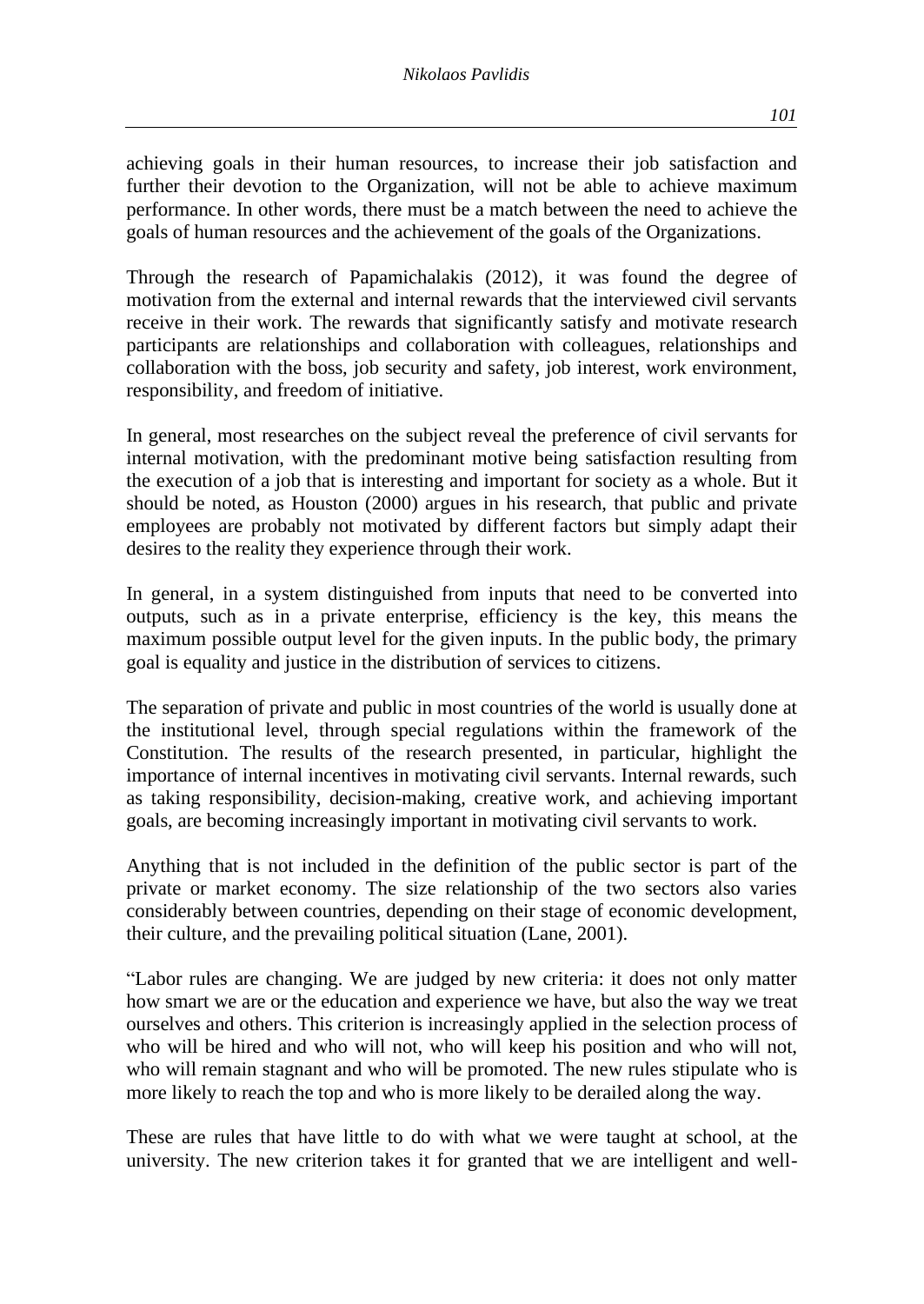trained enough to do our job. On the contrary, it places considerable emphasis on individual characteristics such as initiative, empathy, adaptability and persuasion (Goleman, 2005).

The above related to emotional intelligence proves its great applications in business. After all, in recent years the interest of the business world in this new type of intelligence is particularly high. Seminars, academic lectures, workshops held daily prove what has already been saying.

The openings of the market, the rapid growth of technology, and the dominance of globalization have resulted in both an increase in inputs and an increase in labor outputs. Businesses of all countries look like a colorful puzzle, of a multicultural nature in which there are citizens of different ethnicities, therefore of different mentalities, customs, and traditions. The great challenge, then, of companies and organizations is both to harmonize the needs of each employee with the needs of the company or organization as well as to listen to them and, above all, to respect them. At this point, emotional intelligence can shape the appropriate channels of communication and help identify employees' goals with the goals of the company in which they work.

In business, the goals are achieved by employees, who work mainly in groups. A group is two or more people, who have some elements in common and interact to achieve the common goal. Within the team spirit, employees should be cooperative, friendly, willing, and supportive of each other. Any failures at work should be the subject of a thorough discussion in which the views of all members are heard. The degree to which an employee engages in a collaborative approach depends on the degree of emotional intelligence possessed by both the leader and the member.

The emotionally intelligent person is the one who within the team can handle with diplomacy and courtesy difficult people and situations of tension. Identifies the possibility of conflicts and ensures the de-escalation of disagreements encourages dialogue and open discussion. Has the ability to listen well, seeks mutual understanding, and is willing to share information with others. At the same time, he is the one who orchestrates successful solutions (Goleman, 2005).

Whether public or private, what matters in any business is customer retention, something that is achieved with the latter's satisfaction. The greater the customer satisfaction is the greater the benefits for the company. The management of a business is determined by its customers. In this context, the emotional intelligence of the manager/leader is of great importance. He will be the role model for his employees to adopt emotional skills to properly meet the needs of their customers, to build bridges of friendship and trust with them.

In business, some people set the goals and how they will be implemented. In addition to the above activities, these people must also convince the employees who

*102*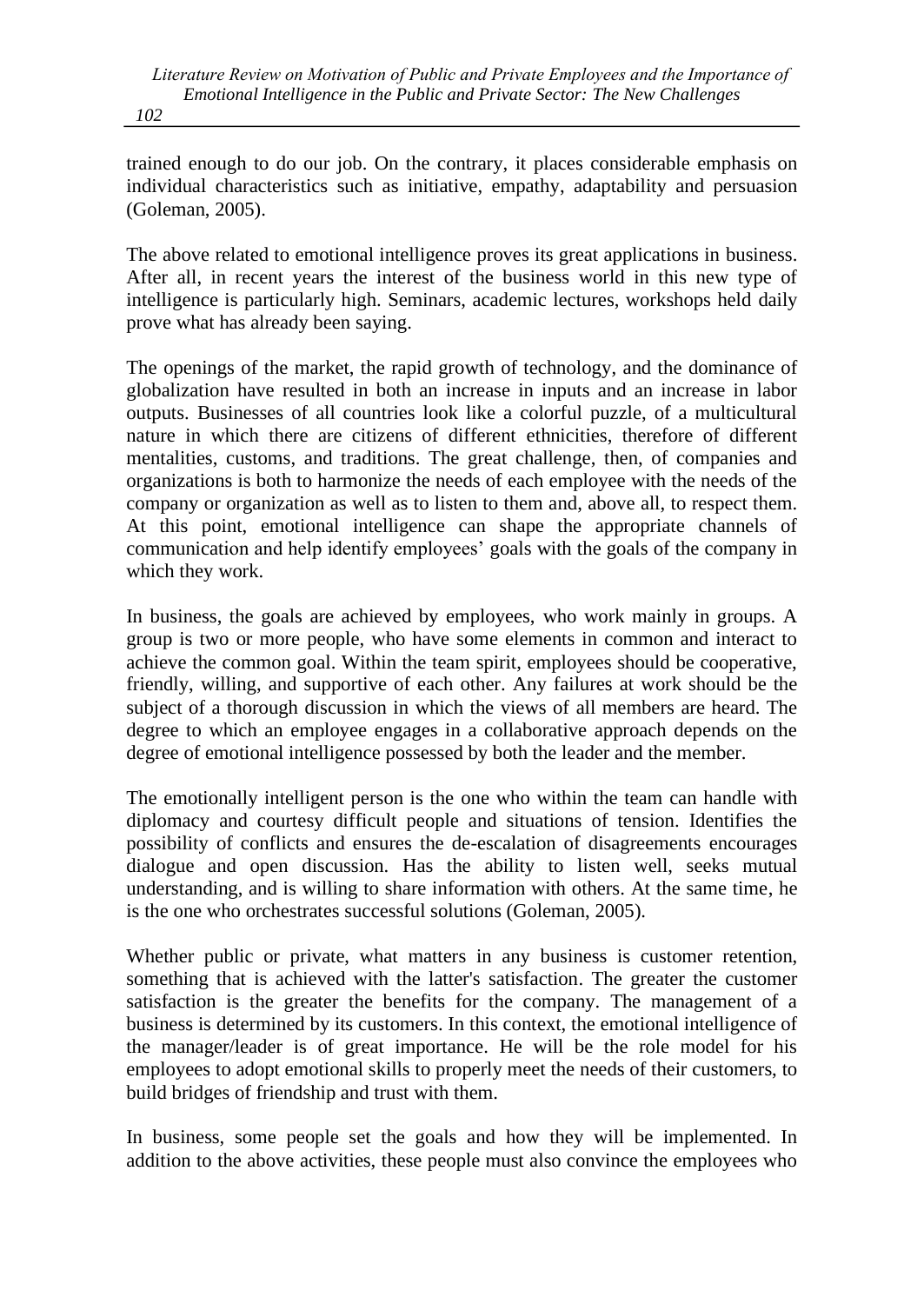staff them, since they will achieve the goals. These are the managers - leaders who carry out their activities by guiding, exhaling, listening, convincing, and above all creating a harmonious atmosphere. The leader-manager needs to play many different roles at different times and in different situations. The charismatic leader-manager chooses the right role in each situation (Goleman, Boyatzis, and McKee, 2002).

Leadership is a characteristic of an emotionally intelligent person and is essential for the harmonious interaction of managers with their subordinates. Self-awareness, which is a skill of emotional intelligence, i.e., understanding his feelings and goals, is a key component of the leader-manager. Necessity is because if he does not know his emotions he cannot manage them, let alone be able to manage the emotions of others (Goleman, 2000). Among other things, the leader has the skills to win over others, uses complex strategies, such as indirect influence, to gain the consent and support of his associates. Finally, it appropriately synthesizes the data to export the required.

"Birds don't fly with broken wings. Charismatic leadership takes place only where the heart meets the mind and emotion meets the thought. These are the two wings that make the true leader fly" (Goleman, Boyatzis, and McKee, 2002).

The business must make a profit to survive. All the above factors that have been analyzed contribute in this direction. When employees work harmoniously, as a team, and are goal-oriented, when business customers are satisfied, when the managers-leaders guide and define a comprehensive and well-structured framework for action, results are a given. Among them is the profit from which the course of the business is judged. Thus, emotional intelligence and profit, although aren't conceptually related, can even be considered identical concepts in business.

Emotional intelligence is now considered a necessary ability and is what distinguishes executives with excellent performance, while on the contrary some years ago the emotion in the work environment was considered a sign of weakness and bad influence in critical decisions. Success at work and leadership skills are 80% related to emotional intelligence and 20% to knowledge and IQ (Goleman, 2005).

Research has shown that EI-based skills are directly proportional to the level of hierarchy: the higher one advances in an organization (where differences in technical skills are negligible), the more important emotional intelligence skills play (Goleman, Boyatzis, and McKee, 2002). An empirical study (Fragkouli, 2009) on a sample of employees in the private and public sector in Greece, showed that 85% of public employees, compared to 95.7% of employees in the private sector have some knowledge about EI, the total (100%) of private employees agree or strongly agree that EI plays a role in personnel management, while only 1/3 (33.3%) of civil servants agree, 1/3 are neutral and the rest 1/3 doesn't believe it plays a role.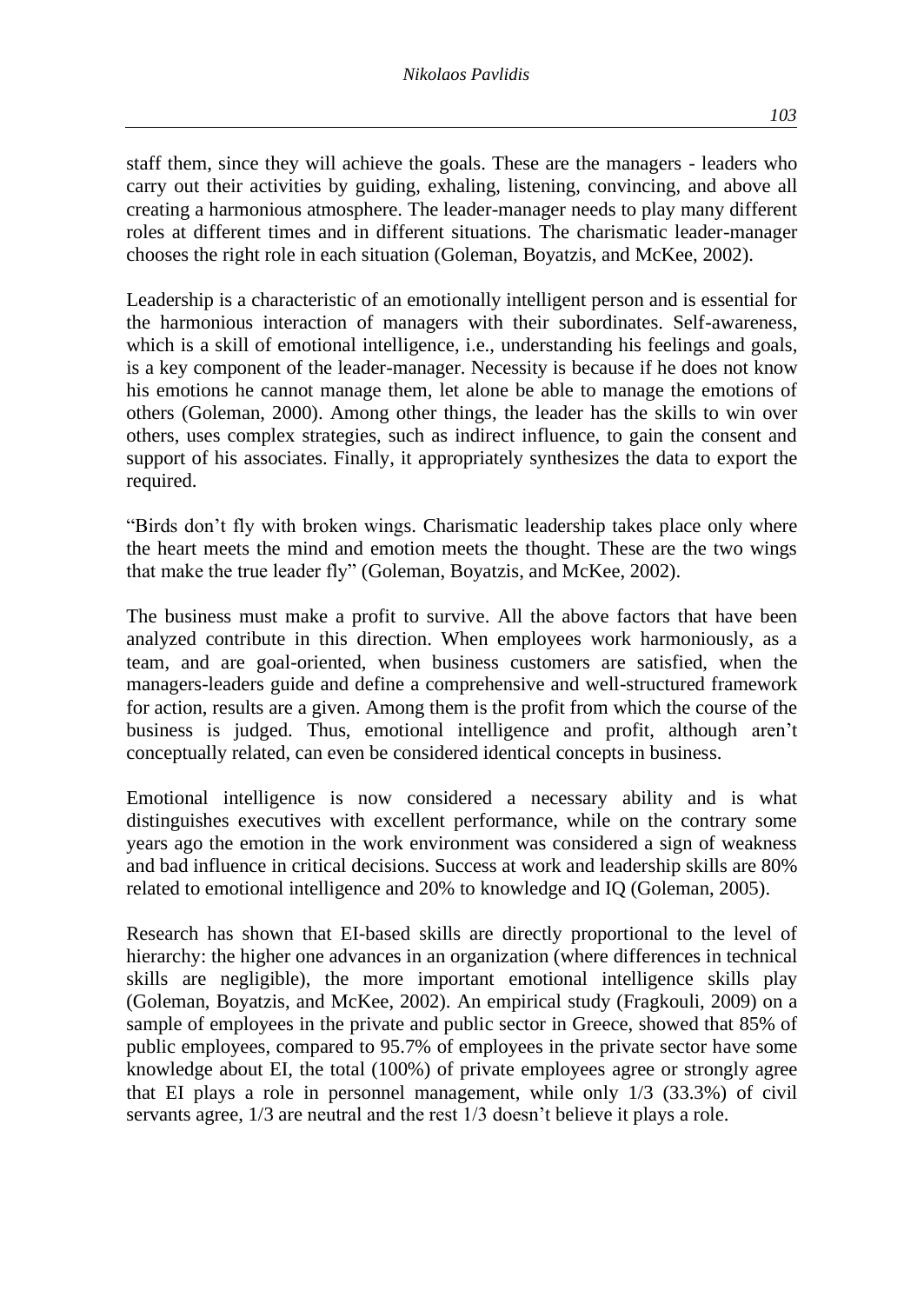*104*

In the same survey, 82% of employees in the private sector believe that there is a relationship between emotional intelligence, leadership, and increased efficiency, while in the public sector only 21%. In the public sector as well, 36% believe that IQ (intelligence index) and education are enough to become a leader and 13% disagree, while in the private sector 60% disagree. These results show the different mentality of employees and reflect the culture of each sector.

### **3. Conclusions**

The present study showed that emotional intelligence affects job satisfaction, and there are cases where a relationship was found between emotional intelligence and job satisfaction with gender, educational level, or years of service. On the other hand, a manager's emotional intelligence seems to enhance job satisfaction more, however, in the case of employees with limited emotional intelligence skills, whether they hold a position of responsibility or not.

Therefore, it turns out that executives either have the formal qualifications to "claim" a position of responsibility or are already leading a public body, it is necessary to form a high level of emotional intelligence, which includes both emotional maturity and interpersonal ability to understand one's oneself and others.

## **References<sup>2</sup>**

- Bellou, V. 2009. Matching individuals and organizations: evidence from the Greek public sector. Employee Relations, 31(5), 455-470.
- Camilleri, E. 2007. Antecedents affecting public service motivation. Personnel Review, Vol. 36, No 3, 356-377.
- Fragkouli, E. 2009. Modern leader and emotional intelligence: what is the relationship between the leader's effectiveness / productivity and his emotional intelligence. Administrative Information, 51 (in Greek).
- Goleman, D. 2005. Social Intelligence. New York, Bantam Books.
- Goleman, D., Boyatzis, R.E., McKee, A. 2002. The new leaders: Transforming the art of leadership into the science of results, 14. London, Little, Brown.
- Lane, J.E. 2001. From- Long Term to Short-Term Contracting. Public administration, 79(1), 29-47.
- Manolopoulos, D. 2008b. Work motivation in the Hellenic extended public sector: an empirical investigation. The International Journal of Human Resource Management, Vol. 19, No. 9, 1738-1762.
- Manolopoulos, D. 2008a. An evaluation of employee motivation in the extended public sector in Greece. Employee Relations, Vol. 30, No. 1, 63-85.
- Moynihan, D.P., Pandey, S.K. 2007. The Role of Organizations in Fostering Public Service Motivation. Public Administration Review, 67, 40-53. doi[:10.1111/j.1540-](about:blank) [6210.2006.00695.x](about:blank)

*<sup>2</sup>The transliteration of the Greek characters into Latin was done in accordance with ELOT 743 (which is identical to the International Standard ISO 843)*